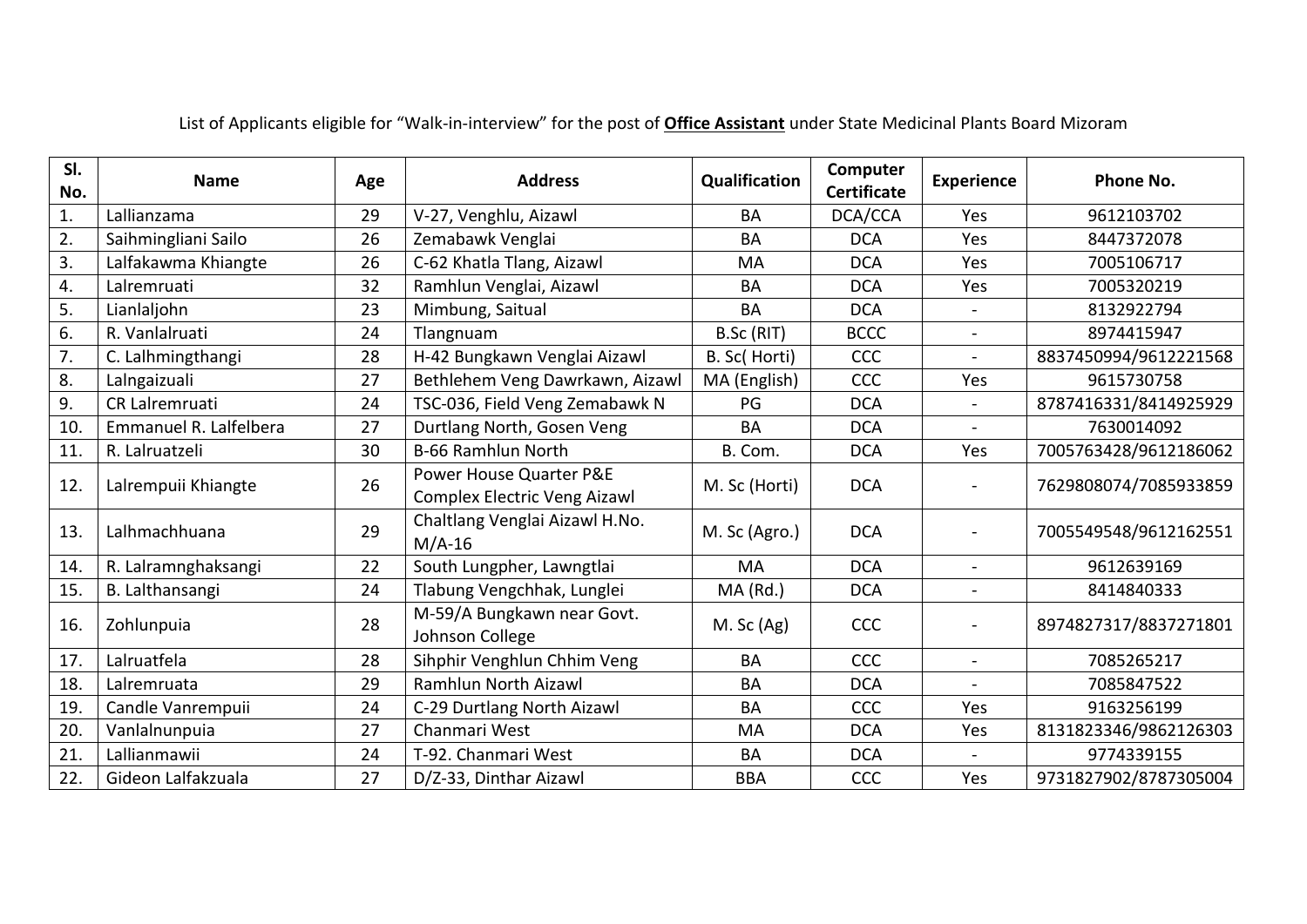| 23. | Sharon Liansangpuii    | 24 | A4/14 Mission Veng                                    | <b>BA</b>            | <b>DCA</b> | $\blacksquare$ | 8258943289            |
|-----|------------------------|----|-------------------------------------------------------|----------------------|------------|----------------|-----------------------|
| 24. | Esther Vanlalngaihawmi | 25 | NC-II/3/5 New Capital Complex                         | BA                   | <b>DCA</b> | $\blacksquare$ | 8256947628/8787305004 |
| 25. | Baby Lalruatsangi      | 25 | Venglai Aizawl                                        | BA                   | <b>DCA</b> |                | 8974680989/7005338322 |
| 26. | Kanan Ramthianghlima   | 31 | H.No.A-111 Thatluia Road Ramhlun<br>South Aizawl      | B. Sc.               | <b>CCA</b> | Yes            | 9774820489            |
| 27. | Lalduhawma Pachuau     | 29 | Venghlui New Street Aizawl H. No.<br>$K-13/1$         | MA                   | <b>DCA</b> | Yes            | 7005739569            |
| 28. | Lalruatfeli            | 28 | J-20/2 Chawnpui Aizawl                                | M. Pharm             | <b>DCA</b> | Yes            | 7085844868/9436385839 |
| 29. | Vanlalchhuangi         | 27 | Tukual 'C' (North) Phulmawi Run<br>H.No. C-12(D)      | M. Pharm             | BCCC/CCC   | Yes            | 8014621928            |
| 30. | Lalremsiami Khiangte   | 25 | MV-122 Khamphei near HDFC Bank<br><b>Mission Veng</b> | B. Sc(Agri.)         | <b>DCA</b> |                | 9856579111            |
| 31. | Benjamin Saizikpuia    | 25 | Bungkawn Vengthar Aizawl                              | <b>BA</b>            | <b>DCA</b> |                | 7630875598            |
| 32. | Jonathan C Lalawmpuia  | 27 | Lengpui Model Veng                                    | B. Sc.<br>(Forestry) | DCA/CCC    |                | 7310943043            |
| 33. | Lalsawmkima            | 27 | Armed Veng Aizawl                                     | <b>BA</b>            | <b>DCA</b> | $\overline{a}$ | 9383074467            |
| 34. | Lalzuitluangi          | 27 | H. No. A-476, Tuikual South                           | M. Sc.               | <b>DCA</b> | Yes            | 8787777591            |
| 35. | Lalremtluangi          | 30 | Ramhlun South                                         | M. Sc.               | DCA/CCC    | Yes            | 7085416641/8787382633 |
| 36. | Linda Lalsiampari      | 25 | <b>Ramthar Veng Aizawl</b>                            | MA                   | <b>CCA</b> | Yes            | 8014417723            |
| 37. | Chawngthansangi        | 24 | Nursery Veng Aizawl                                   | <b>BA</b>            | <b>CCA</b> | Yes            | 9774999019            |
| 38. | Isaac Vanlalhriatpuia  | 24 | <b>Hunthar Veng Aizawl</b>                            | <b>BA</b>            | <b>DCA</b> | Yes            | 7085463660            |
| 39. | K. Lalremliani         | 31 | Tuikual North C-59 Aizawl                             | M. Com               | <b>CCA</b> | Yes            | 9862324102            |
| 40. | Lalramhlui Pautu       | 28 | Chanmari Chaltlang Road H.No. B-<br>55B Aizawl        | MA                   | <b>DCA</b> |                | 8575152700            |
| 41. | Benjamin Zirthansanga  | 32 | C-143, ITI Veng, World Bank Road<br>Aizawl            | MA                   | <b>DCA</b> |                | 9774861451            |
| 42. | Lalhriatpuia Sailo     | 29 | PHE SE Quarter New Champhai                           | B. Sc.               | <b>DCA</b> |                | 8731966574            |
| 43. | Vanlalhruaii Ralte     | 39 | MG Road Mission Veng Aizawl H.<br>No. A-05            | BA (English)         | <b>DCA</b> | Yes            | 7640807452            |
| 44. | Lalhmangaihzuali       | 27 | Zemabawk North Aizawl                                 | BA                   | <b>DCA</b> | Yes            | 9366267512            |